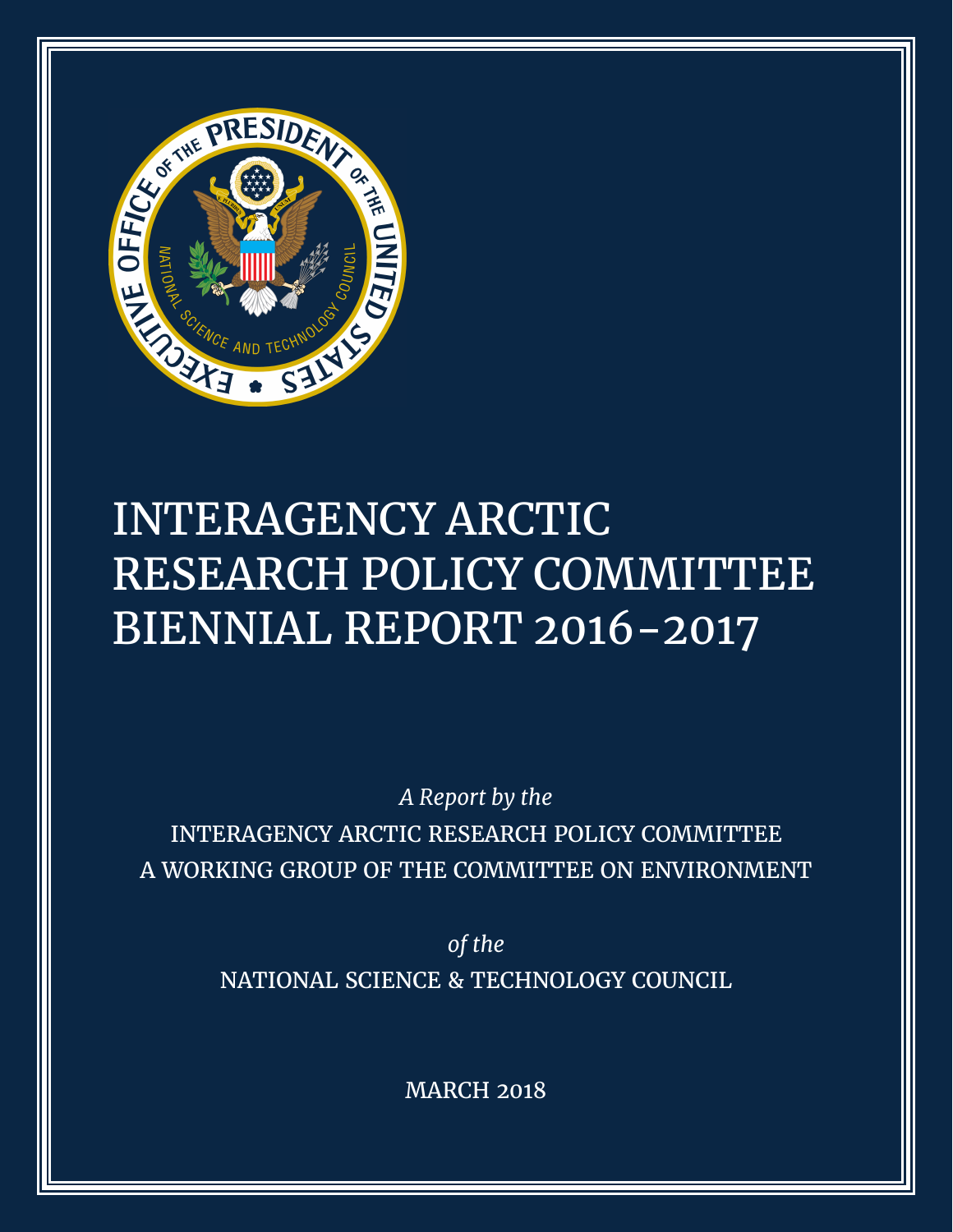# **About the National Science and Technology Council**

The National Science and Technology Council (NSTC) is the principal means by which the Executive Branch coordinates science and technology policy across the diverse entities that make up the Federal research and development enterprise. A primary objective of the NSTC is to ensure science and technology policy decisions and programs are consistent with the President's stated goals. The NSTC prepares research and development strategies that are coordinated across Federal agencies aimed at accomplishing multiple national goals. The work of the NSTC is organized under committees that oversee subcommittees and working groups focused on different aspects of science and technology. More information is available at [http://www.whitehouse.gov/ostp/nstc.](http://www.whitehouse.gov/ostp/nstc)

# **About the Office of Science and Technology Policy**

The Office of Science and Technology Policy (OSTP) was established by the National Science and Technology Policy, Organization, and Priorities Act of 1976 to provide the President and others within the Executive Office of the President with advice on the scientific, engineering, and technological aspects of the economy, national security, homeland security, health, foreign relations, the environment, and the technological recovery and use of resources, among other topics. OSTP leads interagency science and technology policy coordination efforts, assists the Office of Management and Budget with an annual review and analysis of Federal research and development in budgets, and serves as a source of scientific and technological analysis and judgment for the President with respect to major policies, plans, and programs of the Federal Government. More information is available at [http://www.whitehouse.gov/ostp.](http://www.whitehouse.gov/ostp)

# **About the Interagency Arctic Research Policy Committee**

The Arctic Research and Policy Act of 1984 (ARPA), Public Law 98-373, July 31, 1984, as amended by Public Law 101-609, November 16, 1990, provides for a comprehensive national policy dealing with national research needs and objectives in the Arctic. The ARPA establishes an Arctic Research Commission (ARC) and an Interagency Arctic Research Policy Committee (IARPC) to help implement the Act. Since its inception, IARPC activities have been coordinated by the National Science Foundation (NSF), with the Director of the NSF as chair. A Presidential Memorandum issued on July 22, 2010, made the NSTC responsible for IARPC, with the Director of the NSF remaining as chair of the committee.

# **About this Document**

This report was developed by the IARPC Staff Group and includes an overview of how the *Arctic Research Plan 2017-2021* supports the Administration's FY2019 research and development budget priorities and highlights IARPC accomplishments during the period 2016-2017. The report continues with brief descriptions of the *Arctic Research Plan 2013-2017* and *Arctic Research Plan 2017-2021* and concludes with a summary of how the *Arctic Research Plan 2017-2021* responds to the most recent (2015-2016) recommendations of the U.S. Arctic Research Commission.

# **Copyright Information**

This document is a work of the United States Government and is in the public domain (see 17 U.S.C. §105). Subject to the stipulations below, it may be distributed and copied with acknowledgment to OSTP. Copyrights to graphics included in this document are reserved by the original copyright holders or their assignees and are used here under the government's license and by permission. Requests to use any images must be made to the provider identified in the image credits or to OSTP if no provider is identified. Printed in the United States of America, 2018.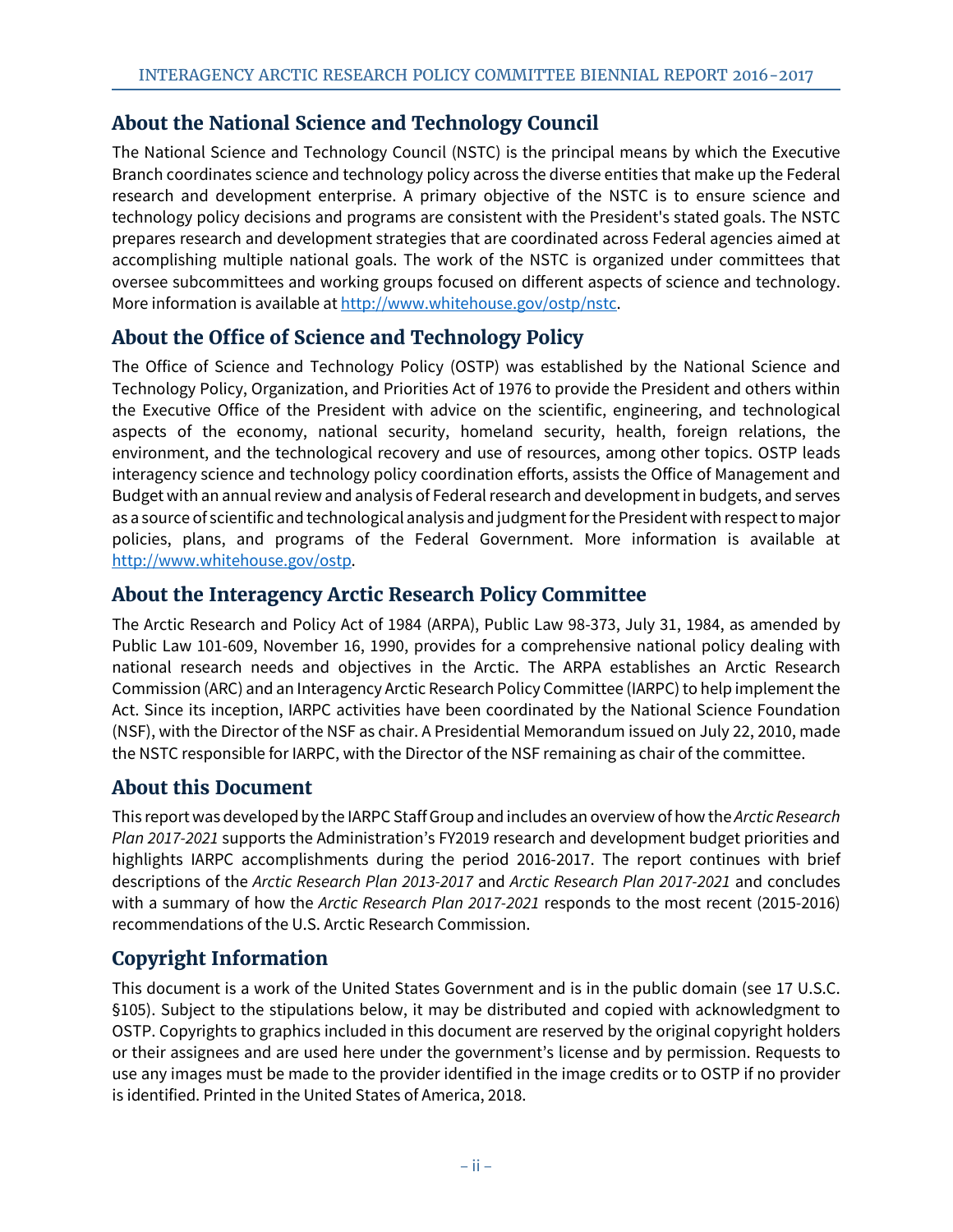### **NATIONAL SCIENCE & TECHNOLOGY COUNCIL**

### *Chair*

**Ted Wackler**, Deputy Chief of Staff and Assistant Director, Office of Science and Technology Policy

### *Staff*

**Chloe Kontos**, Executive Director, National Science and Technology Council

## **COMMITTEE ON ENVIRONMENT**

### *Co-Chairs*

**Jennifer Orme-Zavaleta**, Science Advisor, Environmental Protection Agency

**RDML Timothy Gallaudet**, Assistant Secretary of Commerce for Oceans and Atmosphere, National Oceanic and Atmospheric Administration

**Deerin Babb-Brott**, Principal Assistant Director, Oceans and Environment, Office of Science and Technology Policy

### *Staff*

**Lisa Matthews**, Executive Secretary, Environmental Protection Agency

# **INTERAGENCY ARCTIC RESEARCH POLICY COMMITTEE**

#### *Chair* **France Córdova**, National Science Foundation *Executive Secretary* **Sara Bowden**, Interagency Arctic Research Policy Committee *Members* **Gale Allen**, National Aeronautics and Space Administration **Deerin Babb-Brott**, Office of Science and Technology Policy **William Brown**, Department of the Interior **Michael Emerson**, Department of Homeland **Security Judith Garber**, Department of State **Gary Geernaert**, Department of Energy **James Hertz**, Office of Management and Budget **James Jenkins**, Department of Transportation **Kirk Johnson**, Smithsonian Institution **David Kennedy**, Department of Commerce **Rebecca Lent**, Marine Mammal Commission **Mary Miller**, Department of Defense **Bruce Rodan**, Environmental Protection Agency **Peter Schmeissner**, Department of Health and Human Services **Louis Tupas**, U.S. Department of Agriculture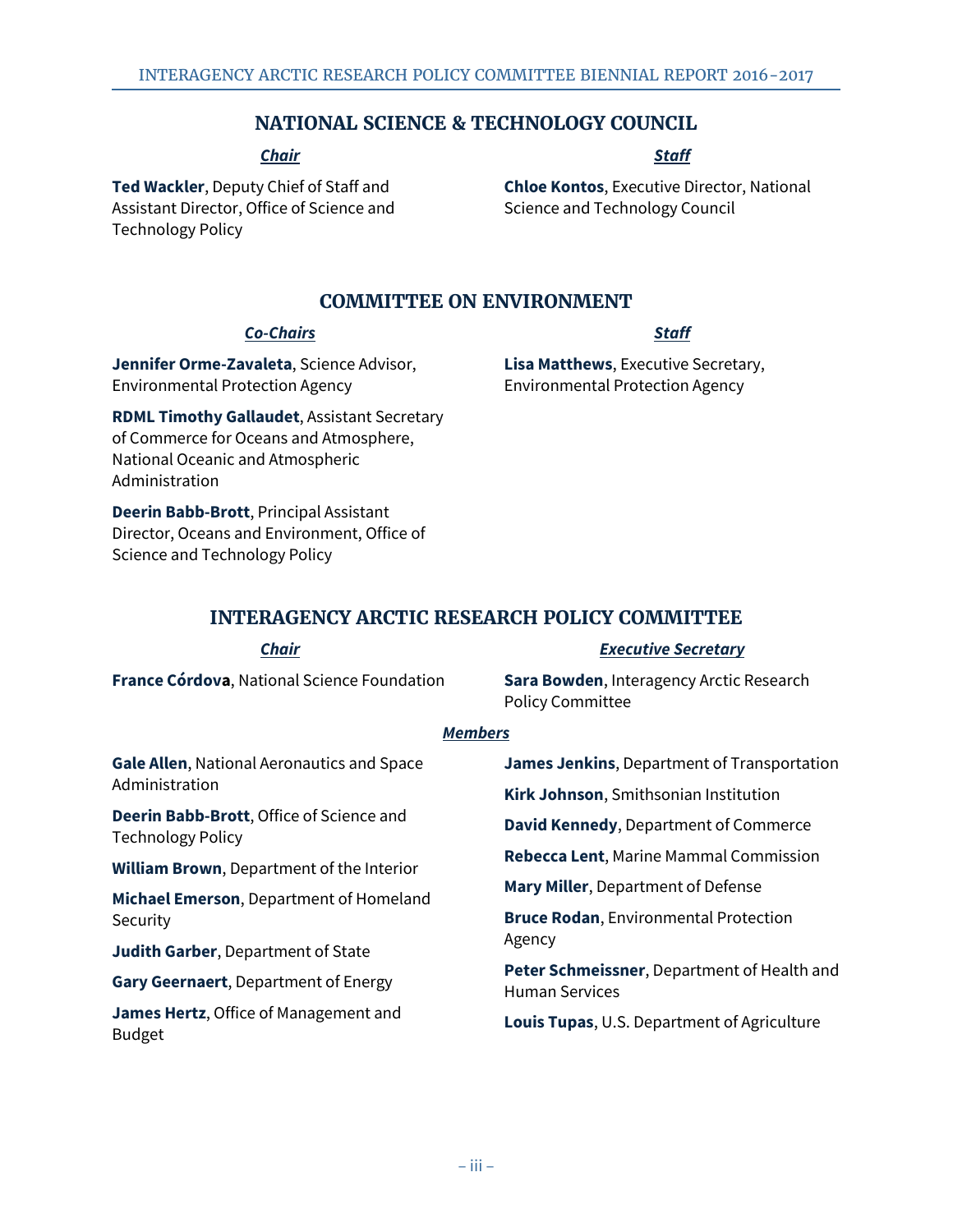# **Introduction**

The United States of America has been an Arctic state since 1867, when Alaska was purchased from the Russian Empire. The importance of Alaska and the Arctic to the nation was not fully appreciated until the advent of the Cold War in the late 1940s and, later, the discovery in the late 1960s of the "super giant" oilfield (greater than five billion barrels of recoverable oil) at Prudhoe Bay on Alaska's northernmost coast facing the Arctic Ocean. Since then, Prudhoe Bay and nearby oilfields have continued to contribute significantly to the Alaskan and national economy. Continued national attention on Alaska and the Arctic materialized in response to environmental change. These changes are exemplified by the diminishing sea ice cover during the summer, which has significant implications for the people of Alaska, in particular Alaska Natives, as well as for national and homeland security as maritime transportation, natural resource development, and tourism, including cruise ship operations, are projected to increase.

Recognizing the growing importance of Alaska and the Arctic to the nation, and the need for research to increase scientific knowledge and understanding to inform decisions and policy, Congress passed the Arctic Research and Policy Act of [1](#page-3-0)984. $^{\rm 1}$  It established the U.S. Arctic Research Commission (USARC) $^{\rm 2}$  $^{\rm 2}$  $^{\rm 2}$ "to promote Arctic research and to recommend Arctic research policy" and the Interagency Arctic Research Policy Committee (IARPC)<sup>[3](#page-3-2)</sup> to "develop a national Arctic research policy and a five year plan to implement that policy." The Act also requires IARPC to submit to Congress through the Executive Office of the President a biennial report containing a statement of activities and accomplishments of the IARPC, and a statement "detailing with particularity the recommendations of the Commission with respect to Federal interagency activities in Arctic research and the disposition and responses to those recommendations." This biennial report addresses this requirement for the period 2016-2017, which includes the final year of the implementation of the *Arctic Research Plan 2013-2017*[4](#page-3-3) and the first year of the implementation of the *Arctic Research Plan 2017-2021*. [5](#page-3-4)

<span id="page-3-5"></span>The report begins with an overview of how the *Arctic Research Plan 2017-2021* supports the Administration's FY2019 research and development budget (R&D) priorities, followed by select highlights of IARPC accomplishments during the period 2016-2017. The report continues with brief descriptions of the *Arctic Research Plan 2013-2017* and the *Arctic Research Plan 2017-2021*, and concludes with a summary of how the *Arctic Research Plan 2017-2021* responds to the most recent (2015- 2016) recommendations of the USARC.

<span id="page-3-0"></span> <sup>1</sup> [https://www.nsf.gov/geo/opp/arctic/iarpc/arc\\_res\\_pol\\_act.jsp](https://www.nsf.gov/geo/opp/arctic/iarpc/arc_res_pol_act.jsp)

<span id="page-3-1"></span><sup>2</sup> <https://www.arctic.gov/>

<span id="page-3-2"></span><sup>&</sup>lt;sup>3</sup> The following Federal departments, agencies, and Executive Office of the President components comprise IARPC: Department of Commerce, Department of Defense, Department of Energy, Department of Health and Human Services, Department of Homeland Security, Department of the Interior, Department of State, Department of Transportation, Environmental Protection Agency, Marine Mammal Commission, National Aeronautics and Space Administration, National Science Foundation (Chair), Office of Management and Budget, Office of Science and Technology Policy, Smithsonian Institution, and U.S. Department of Agriculture.

<span id="page-3-3"></span><sup>4</sup> [https://www.iarpccollaborations.org/uploads/cms/documents/2013\\_arctic\\_research\\_plan.pdf](https://www.iarpccollaborations.org/uploads/cms/documents/2013_arctic_research_plan.pdf)

<span id="page-3-4"></span><sup>5</sup> [https://www.iarpccollaborations.org/uploads/cms/documents/iarpc\\_arctic\\_research\\_plan\\_2017-2021.pdf](https://www.iarpccollaborations.org/uploads/cms/documents/iarpc_arctic_research_plan_2017-2021.pdf)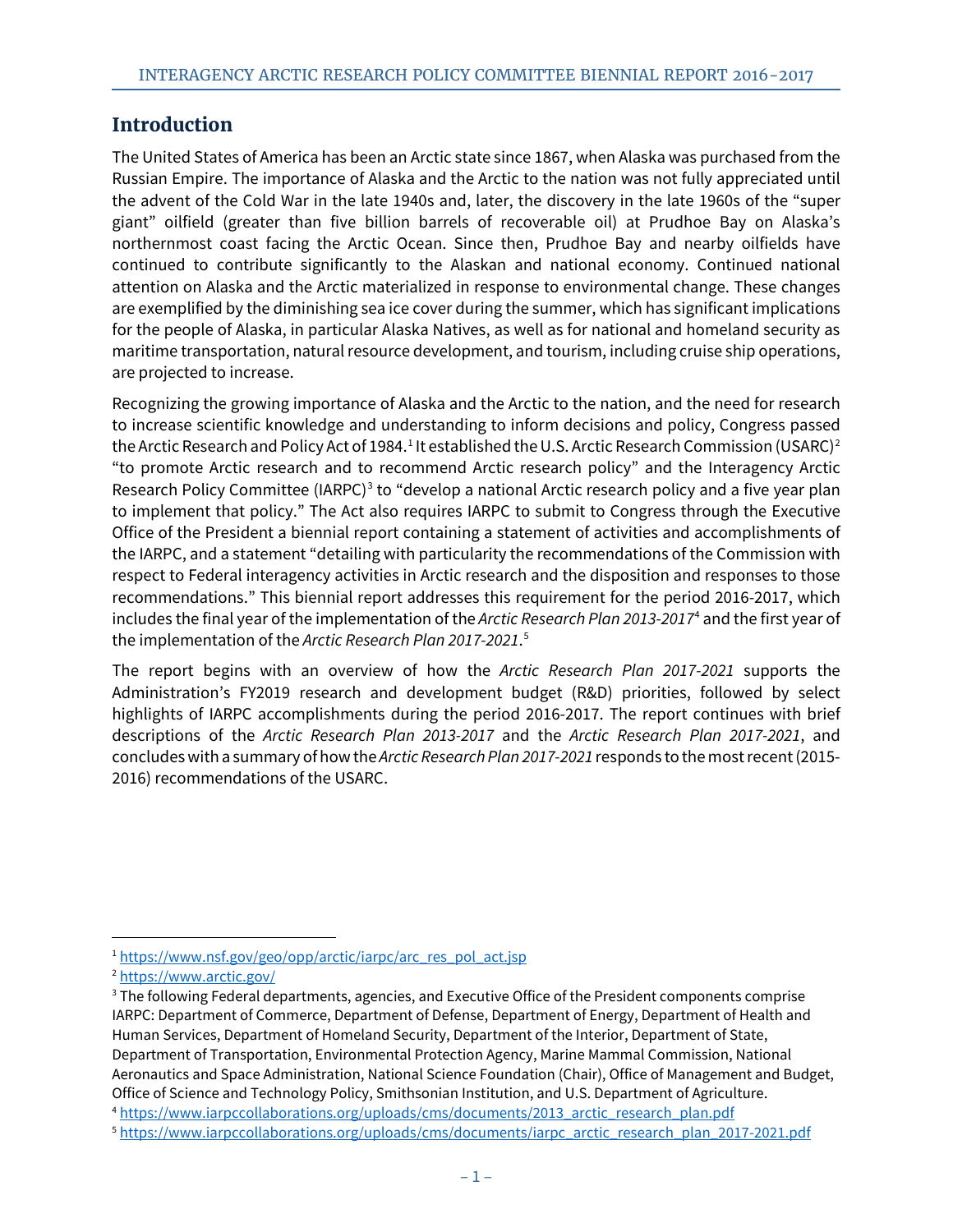# **The Arctic Research Plan 2017-2021 and Administration Research and Development Priorities**

In August 2017, the Office of Management and Budget and the Office of Science and Technology Policy in the Executive Office of the President issued a memorandum describing the Administration's FY2019 research and development (R&D) priorities.[6](#page-4-0) The five R&D priority areas are *Military Superiority*, *Security*, *Prosperity*, *Energy Dominance*, and *Health*. The budget memorandum also identified *supporting innovative basic and early-stage research* and *maximizing interagency coordination* as R&D priority practices.

IARPC practices the maximization of interagency coordination of basic and early-stage research in the Arctic. This coordinated research is described in the *Arctic Research Plan 2017-2021* (the Plan) which supports the FY2019 R&D priorities in many ways.

The Plan supports *Military Superiority* by enhancing knowledge and understanding of the Arctic operational environment—in the air, on and under the ocean and sea ice, and on the land—and the transition of that knowledge and understanding into improving computer models and operational forecasting capabilities. In similar fashion, the Plan supports the *Security* and *Prosperity* of the people of Alaska in the face of emerging natural threats and hazards—severe weather, storm surges, flooding, coastal and riverine erosion, and wildfires—by enhancing knowledge and understanding of the environment and increasing the ability to make timely and accurate water, weather, and ice forecasts that support the safety of life and property.

Alaska, particularly the North Slope of Alaska, continues to contribute significantly to *Energy Dominance* thanks to basic and early-stage applied research that enable the oil industry to operate in an extreme environment where the weather, sea ice, and permafrost alone present particular challenges not experienced anywhere else in the United States. The Plan also addresses the *Health and Well-being* of the people of Alaska, who depend on research into many issues, including food, water, and energy security; water, sanitation, and hygiene; mental health; substance abuse; violence; occupational safety and health; and health care delivery.

The Arctic continues to be an area of extraordinary opportunity for scientific research and discovery that stands to impact the United States for generations to come. The following section of select highlights of the implementation of the Arctic Research Plans in 2016-2017 describes some recent research and discovery outcomes, and illustrates how IARPC is contributing to the Administration's R&D priorities.

# **Highlights of IARPC Accomplishments in 2016-2017**

# **1. Engaging with Stakeholders and Collaborators**

Engagement with multiple stakeholders and collaborators is essential to the work that is underway to update the IARPC Principles for the Conduct of Research in the Arctic (the Principles).<sup>[7](#page-4-1)</sup> Almost as old as IARPC, the Principles are being updated because much has changed in the Arctic region and in Arctic research since the Principles were released in 1990. Among those changes is the growing recognition of the important role of Indigenous people and Indigenous knowledge in Arctic research.

<span id="page-4-0"></span> <sup>6</sup> <https://www.whitehouse.gov/sites/whitehouse.gov/files/omb/memoranda/2017/m-17-30.pdf>

<span id="page-4-1"></span><sup>7</sup> <https://www.nsf.gov/geo/opp/arctic/conduct.jsp>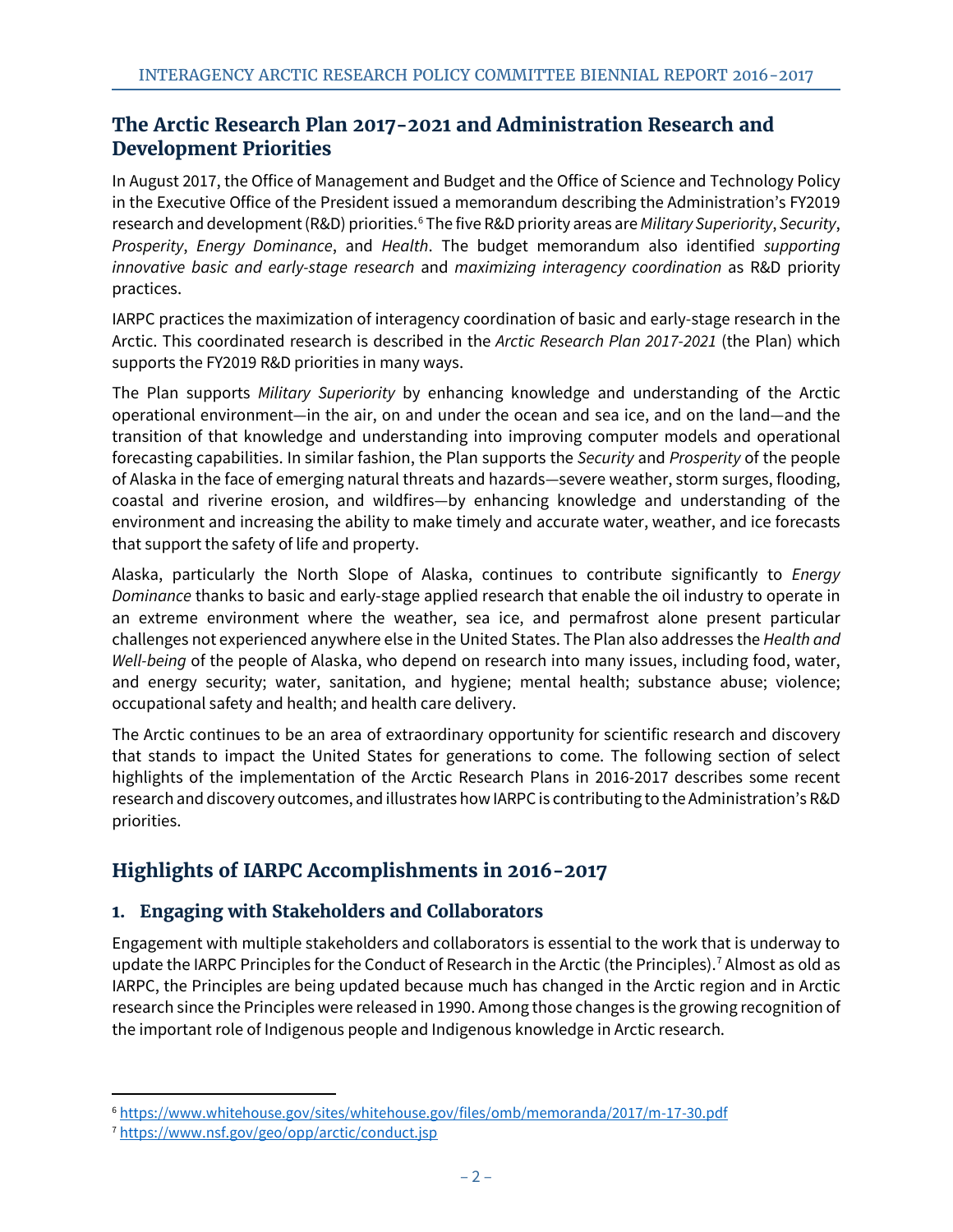IARPC efforts to increase engagement with Alaska Natives are exemplified by the work of the Coastal Resilience Collaboration Team<sup>[8](#page-5-0)</sup> (CRCT). During 2017, this team sent information about IARPC and itself to all 97 tribal councils that the Inuit Circumpolar Council (ICC) Alaska advocates on behalf of, all comanagement bodies, all Arctic Council Permanent Participants, and all ICC Alaska membership organizations and ICC offices overseas. The CRCT also used the ICC Alaska networks to bring Indigenous community members into its monthly teleconferences. Once these members are engaged, the CRCT solicits their input and addresses the needs they express.

# **2. Health & Well-being**

The rapidly changing environment in the Arctic poses new risks to food, water, and energy security, with implications for the health and well-being of Arctic residents. Major achievements of the *Health and Well-being* Collaboration Team[9](#page-5-1) have included supporting integrative approaches to human health that recognize the connections among people, wildlife, the environment, and climate; documenting the prevalence and nature of violence against Alaska Native women and youth; and increasing understanding of mental health, substance abuse (including opioids), and well-being for Alaskan youth, as well as supporting programs that address those impacts and strengthen youth resilience.

# **3. Marine Ecosystem Research**

Through the collective efforts of six countries (Canada, China, Japan, Republic of Korea, Russia, and the United States), comprehensive surveys of the Distributed Biological Observatory<sup>10</sup> (DBO) were completed between June and October of 2016 and 2017. Initiated by the United States in 2010, with support from the National Oceanic and Atmospheric Administration (NOAA) and the National Science Foundation (NSF), and since supported by multiple IARPC departments and agencies, and their overseas counterparts, the DBO is a change detection array for the identification and consistent monitoring of biophysical responses to environmental change. The array encompasses "biological hotspots"—where there is high productivity, biodiversity, and/or rates of change—and sampling transect lines along a gradient that begins in the northern Bering Sea, goes through the Bering Strait, and extends into the Chukchi and Beaufort seas.

In August and September 2017, NOAA led a marine ecosystem research cruise, which included DBO surveys and the Northern Chukchi Integrated Survey, aboard the U.S. Coast Guard cutter 'Healy' in the northern Bering and Chukchi seas. The ship went as far as 160 nautical miles north of Utqiaġvik (formerly known as Barrow) and did not encounter any sea ice. The absence of sea ice exemplifies the continuing retreat of the Arctic sea ice cover in the summer, which is particularly significant in the Pacific region of the Arctic Ocean and provides exciting new opportunities for research and discovery.

The 2017 cruise aboard the 'Healy' represented a second opportunity for NOAA to operate the 'Saildrone' in an innovative collaboration with the private sector (the first operation was in the Bering Sea in Summer 2016). An autonomous Saildrone, a 7 m (23 foot) long platform with outriggers and a rigid sail supported by a 6 m (20 foot) tall mast, can be instrumented with multiple sensors for atmospheric and oceanographic research. In 2017, two Saildrones departed from and returned to Dutch Harbor, Alaska, each completing an unprecedented round-trip voyage of 13,910 km (7,509 nautical miles) through the Bering Sea, Bering Strait, Chukchi Sea, and Beaufort Sea. Navigation of the Saildrones in these Arctic waters was aided by ice charts provided by the Navy-NOAA- U.S. Coast Guard

<span id="page-5-0"></span> <sup>8</sup> <https://www.iarpccollaborations.org/teams/Coastal-Resilience>

<span id="page-5-1"></span><sup>9</sup> <https://www.iarpccollaborations.org/teams/Health-Well-being>

<span id="page-5-2"></span><sup>10</sup> <https://www.pmel.noaa.gov/dbo/>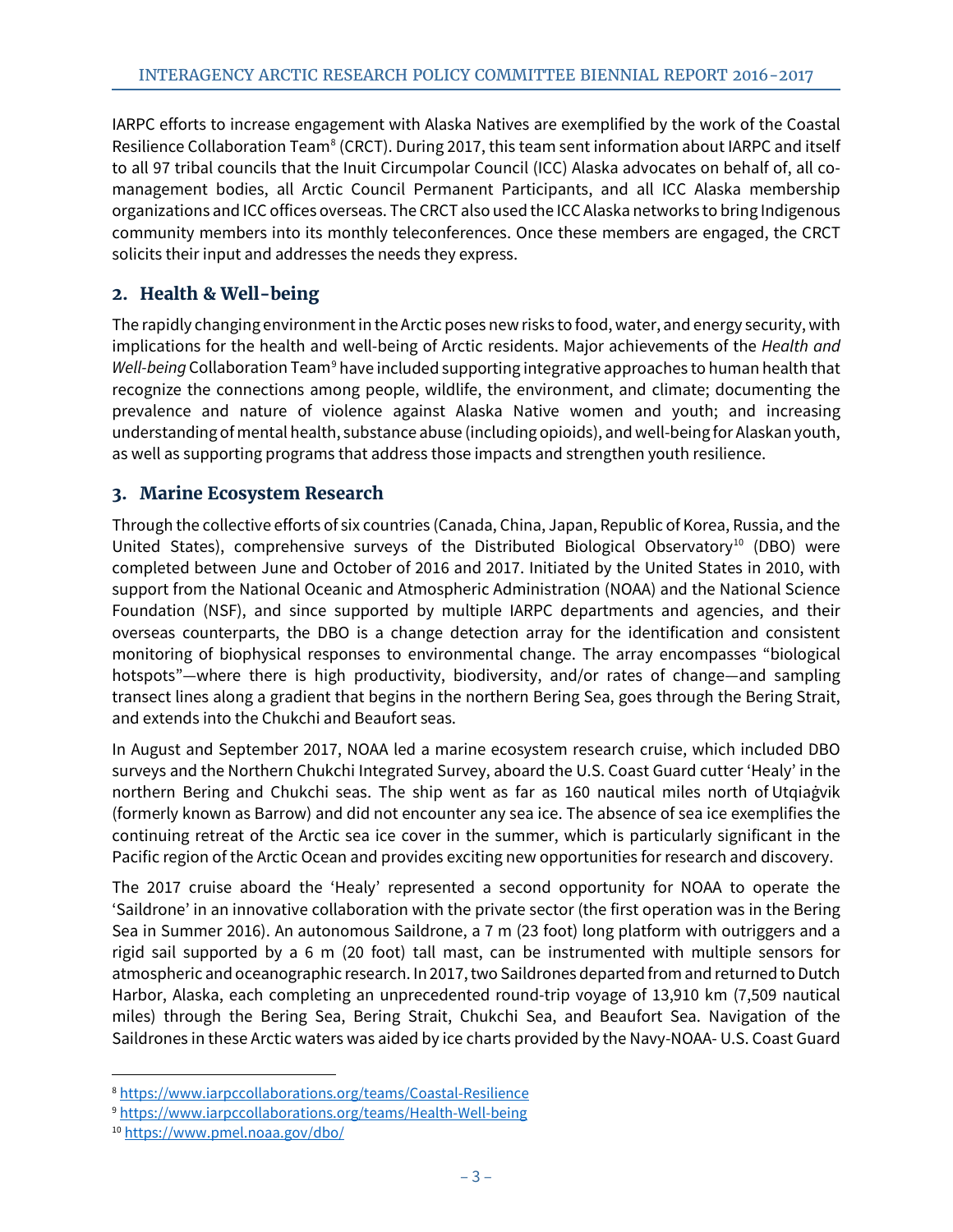National Ice Center. During their 76 day voyages, which included the first ever passage through the Bering Strait by unmanned surface vehicles, the Saildrones made thousands of measurements of carbon dioxide concentration in the atmosphere and ocean as part of a continuing study of Arctic Ocean acidification.

The Marine Ecosystems Collaboration Team<sup>[11](#page-6-0)</sup> convened an international think-tank of 17 leading Arctic scientists from six countries and a conceptual artist to construct a unifying pan-Arctic perspective of marine ecosystems and related physical considerations. Outcomes of the meeting in November 2016 will include innovative interactive software that will enable users to explore particular topics and linkages in the Arctic marine ecosystem.

### **4. Coordinating International Arctic and Boreal Ecosystems and Socio-Ecological Systems Research**

Through the Terrestrial Ecosystems Collaboration Team, [12](#page-6-1) the the National Aeronautics and Space Administration (NASA) Arctic Boreal Vulnerability Experiment (ABoVE)<sup>[13](#page-6-2)</sup> Science Team is coordinating research funded by other government and non-government organizations in the United States, Canada, and Europe. ABoVE is a large-scale remote sensing and field study of environmental change and its implications for social-ecological systems in the Arctic-Boreal region, including Alaska, Yukon, Nunavut, and Northwest Territories. In the United States, one of ABoVE's key collaborations is with the Next Generation Ecosystem Experiments<sup>14</sup> (NGEE) Arctic project of the Department of Energy. The goal of NGEE Arctic is to advance the predictive power of Earth system models through understanding of the structure and function of Arctic terrestrial ecosystems. NGEE Arctic field activities take place on the North Slope of Alaska and the Seward Peninsula in western Alaska. The Permafrost Action Team of the Study of Environmental Arctic Change, a project supported by NASA, the National Center for Atmospheric Research, NSF, USARC and the United States Geological Survey, plays a leading role in the synthesis of results from ABoVE, NGEE, and international projects to increase understanding of the role of Arctic freshwater and terrestrial ecosystems in the global carbon cycle.

# **5. Observing and Modeling Researchers Increase Collaboration**

Multiple large observational datasets that provide valuable constraints to computer models have been released. The Glaciers and Sea Level Collaboration Team<sup>[15](#page-6-4)</sup> reports that they include the Surface Mass Balance and Snow on Sea Ice Working Group, Making Earth System Data Records for Use in Research Environments, Greenland glacier termini and ice velocity, various NASA Operation IceBridge ice sheet and sea ice datasets, and the Arctic Digital Elevation Model (supported by a partnership between the National Geospatial-Intelligence Agency and NSF).

Collaboration between the observing and modeling research communities is increasing, providing greater opportunities for scientific advancement. This collaboration includes the growing use of *in situ* observations, such as those described in the previous paragraph, in computer modeling research to improve understanding of physical and biological processes, system-level interactions and feedback, and forecasting and prediction capabilities. For example, the Sea Ice Collaboration Team<sup>[16](#page-6-5)</sup> reports that

<span id="page-6-0"></span> <sup>11</sup> <https://www.iarpccollaborations.org/teams/Marine-Ecosystems>

<span id="page-6-1"></span><sup>12</sup> <https://www.iarpccollaborations.org/teams/Terrestrial-Ecosystems>

<span id="page-6-2"></span><sup>13</sup> <https://above.nasa.gov/>

<span id="page-6-3"></span><sup>14</sup> <http://ngee-arctic.ornl.gov/>

<span id="page-6-4"></span><sup>15</sup> <https://www.iarpccollaborations.org/teams/Glaciers-Sea-Level>

<span id="page-6-5"></span><sup>16</sup> <https://www.iarpccollaborations.org/teams/Sea-Ice>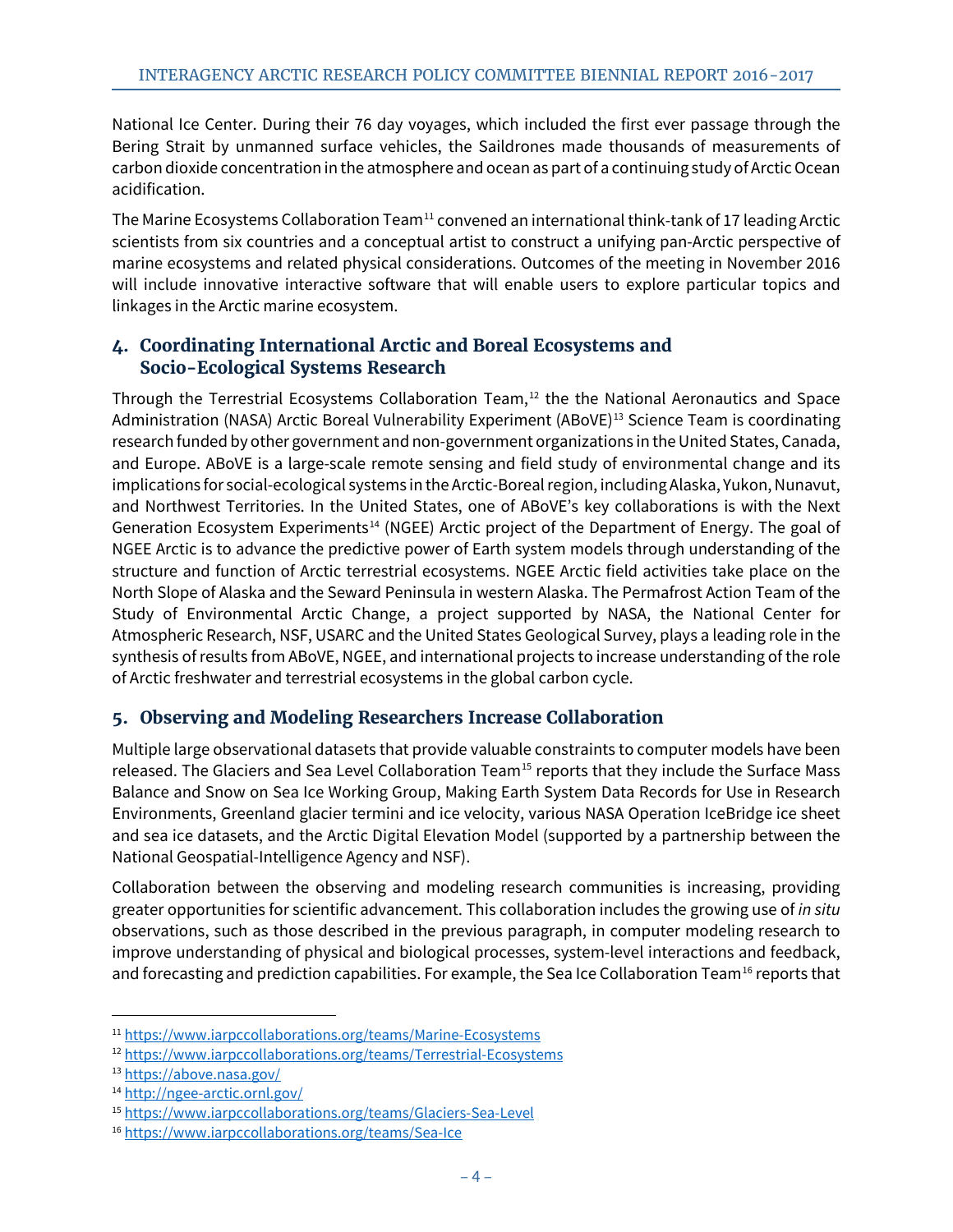sea ice observations from satellites and aircraft are being assimilated into and used to evaluate the skill of the U.S. Navy Arctic Cap Nowcast/Forecast System and the NOAA Earth System Research Laboratory Arctic sea ice forecasts. The interagency Sea Ice Prediction Network, [17](#page-7-0) co-funded by the Department of Energy, NSF, and the Office of Naval Research with in-kind support from NASA and NOAA, is advancing sea ice forecasting at the seasonal scale through the annual Sea Ice Outlook, which uses an iterative process involving observations and model outputs to project the annual, end-of-summer sea ice minimum at Arctic-wide and regional scales.

# **The Arctic Research Plan 2013-2017**

In February 2013, the IARPC, through its parent body, the Committee on Environment, Natural Resources, and Sustainability of the National Science and Technology Council (NSTC) released the 5 year *Arctic Research Plan 2013-2017*[.](#page-3-5) <sup>4</sup> The plan focused on advancing knowledge of the Arctic by improving collaboration in seven priority research areas:

- 1. Sea Ice Physics and Marine Ecosystems
- 2. Terrestrial Ice and Terrestrial Ecosystems
- 3. Atmospheric Studies
- 4. Observing Systems
- 5. Regional Climate Models
- 6. Human Health Studies
- 7. Adaptation Tools for Communities

Twelve collaboration teams were formed to respond to the 145 milestones distributed across the seven research areas. The collaboration teams were also charged with enhancing inter-institutional and interdisciplinary implementation of scientific research on local, regional, and circumpolar environmental and societal issues in the Arctic.

The collaboration teams were chaired by Federal Government subject matter experts, and in some cases co-chaired with an external partner. Team members met monthly by teleconference or Webinar to inform each other about ongoing and planned programs and share new research results, as well as to inventory existing programs, identify gaps in knowledge and research, and address the milestones and evaluate progress toward reaching them. These discussions were open to researchers and others in the Federal Government; State of Alaska agencies; northern residents, including Alaska Natives; academia; non-governmental organizations; and the private sector. All meetings of the teams were announced on the new IARPC website—IARPC Collaborations<sup>[18](#page-7-1)</sup>—a platform for sharing knowledge, generating new ideas, and reporting on research progress toward accomplishing milestones.

In 2015, IARPC released a Biennial Report<sup>[19](#page-7-2)</sup> highlighting major accomplishments in the implementation of the *Arctic Research Plan 2013-2017* during the period 2013-2014. In October 2016, program managers responsible for implementing the Plan released their final annual reports, [20](#page-7-3) summarizing achievements during the final implementation phase of the plan. The final annual reports were sent to the Arctic Executive Steering Committee for reporting on the implementation of the National Strategy for the Arctic Region. [21](#page-7-4)

<span id="page-7-3"></span><sup>20</sup> <https://www.iarpccollaborations.org/news/7207>

<span id="page-7-0"></span> <sup>17</sup> <https://www.arcus.org/sipn>

<span id="page-7-1"></span><sup>18</sup> <http://www.iarpccollaborations.org/index.html>

<span id="page-7-2"></span><sup>&</sup>lt;sup>19</sup> [https://www.iarpccollaborations.org/uploads/cms/documents/iarpc\\_biennial\\_report\\_10.12.15\\_low.pdf](https://www.iarpccollaborations.org/uploads/cms/documents/iarpc_biennial_report_10.12.15_low.pdf)

<span id="page-7-4"></span><sup>21</sup> [https://www.iarpccollaborations.org/uploads/cms/documents/national-strategy-for-the-arctic-region](https://www.iarpccollaborations.org/uploads/cms/documents/national-strategy-for-the-arctic-region-executive-office-of-the-president-2013.pdf)[executive-office-of-the-president-2013.pdf](https://www.iarpccollaborations.org/uploads/cms/documents/national-strategy-for-the-arctic-region-executive-office-of-the-president-2013.pdf)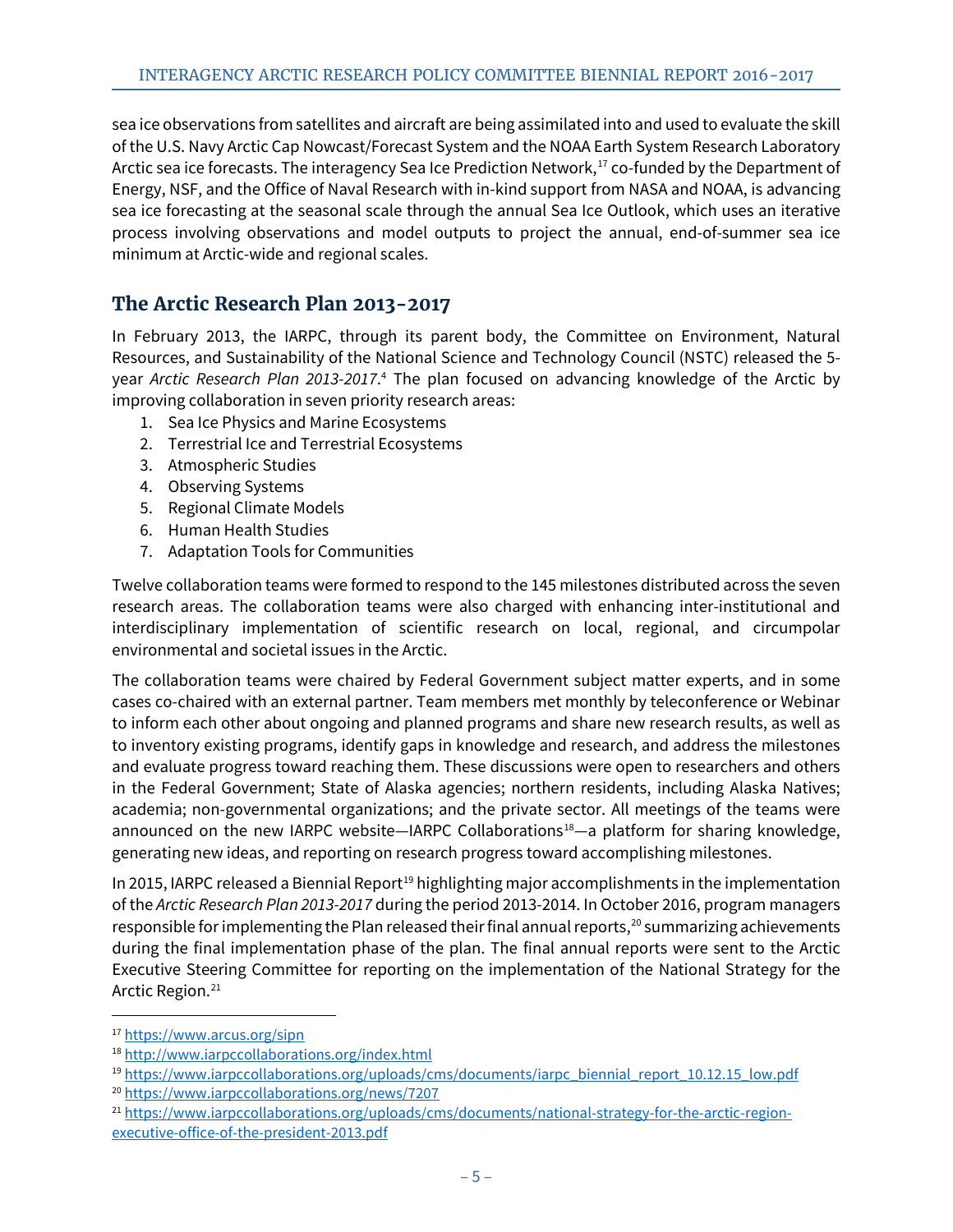# **The Arctic Research Plan 2017-2021**

While IARPC significantly advanced Arctic science through enhanced interagency collaboration to implement the *Arctic Research Plan 2013-2017*, much remained to be done. The United States is an Arctic nation, and America's Arctic—Alaska—has seen climate, environmental, and socio-economic changes that are testing the resilience and sustainability of communities and ecosystems. The changes that are occurring in the Arctic also have global consequences.

In response, IARPC prepared the second comprehensive Arctic research plan—*Arctic Research Plan 2017-2021*. [22](#page-8-0) As with its predecessor—the *Arctic Research Plan 2013-2017—*the new plan does not attempt to address all Arctic research supported by the Federal Government. Many important single agency efforts are not included because of the Plan's emphasis on interagency collaboration.

The Arctic Research Plan 2017-2021 has nine research goals:

- 1. Health and Well-being
- 2. Atmosphere
- 3. Sea Ice
- 4. Marine Ecosystems
- 5. Glaciers and Sea Level
- 6. Permafrost
- 7. Terrestrial and Freshwater Ecosystems
- 8. Coastal Resilience
- 9. Environmental Intelligence

Like the *Arctic Research Plan 2013-2017*, the *Arctic Research Plan 2017-2021* is being implemented by Federal and non-Federal stakeholders and collaborators through IARPC Collaborations. IARPC continues to welcome diverse participation in the implementation of its research plans and encourages all who want to address difficult research challenges in the Arctic to work together. Comprehensive annual reports<sup>[23](#page-8-1)</sup> describing each collaboration team's accomplishments implementing the Arctic *Research Plan 2017-2021* in 2017 are available online at IARPC Collaborations.

Through the *Arctic Research Plan 2017-2021*, IARPC will continue to address the need for coordinated basic and applied research that will increase knowledge and understanding for science-informed decisions and policy for Alaska, the Arctic region, and the planet. In recognition of the broader factors that contribute to health and community vitality, the new plan includes a stronger focus on the health and well-being of northern residents. The plan also emphasizes the role that northern residents play in the co-production of knowledge.

Additionally, with a new goal focused on *Permafrost*, IARPC brings together basic geophysical research with adaptation research, and improves the treatment of permafrost processes in predictive models. The *Coastal Resilience*[24](#page-8-2) topic is also new to this plan and draws together a rich array of existing activities

<span id="page-8-0"></span> <sup>22</sup> The preparation of the *Arctic Research Plan 2017-2021* was informed by discussions with researchers and others in the U.S. Government, State of Alaska agencies, Alaska Natives, academe, non-governmental organizations, and the private sector. The draft plan was made available for public comment via the Federal Register in July 2016.

<span id="page-8-1"></span><sup>&</sup>lt;sup>23</sup> <https://www.iarpccollaborations.org/news/10523>

<span id="page-8-2"></span><sup>&</sup>lt;sup>24</sup> Coastal resilience research addresses the need to increase knowledge and understanding that will inform decisions and policy for decreasing the vulnerability and increasing the resilience (the ability to "bounce back") of the coupled human-physical-biological system in Arctic coastal regions that are experiencing rapid changes.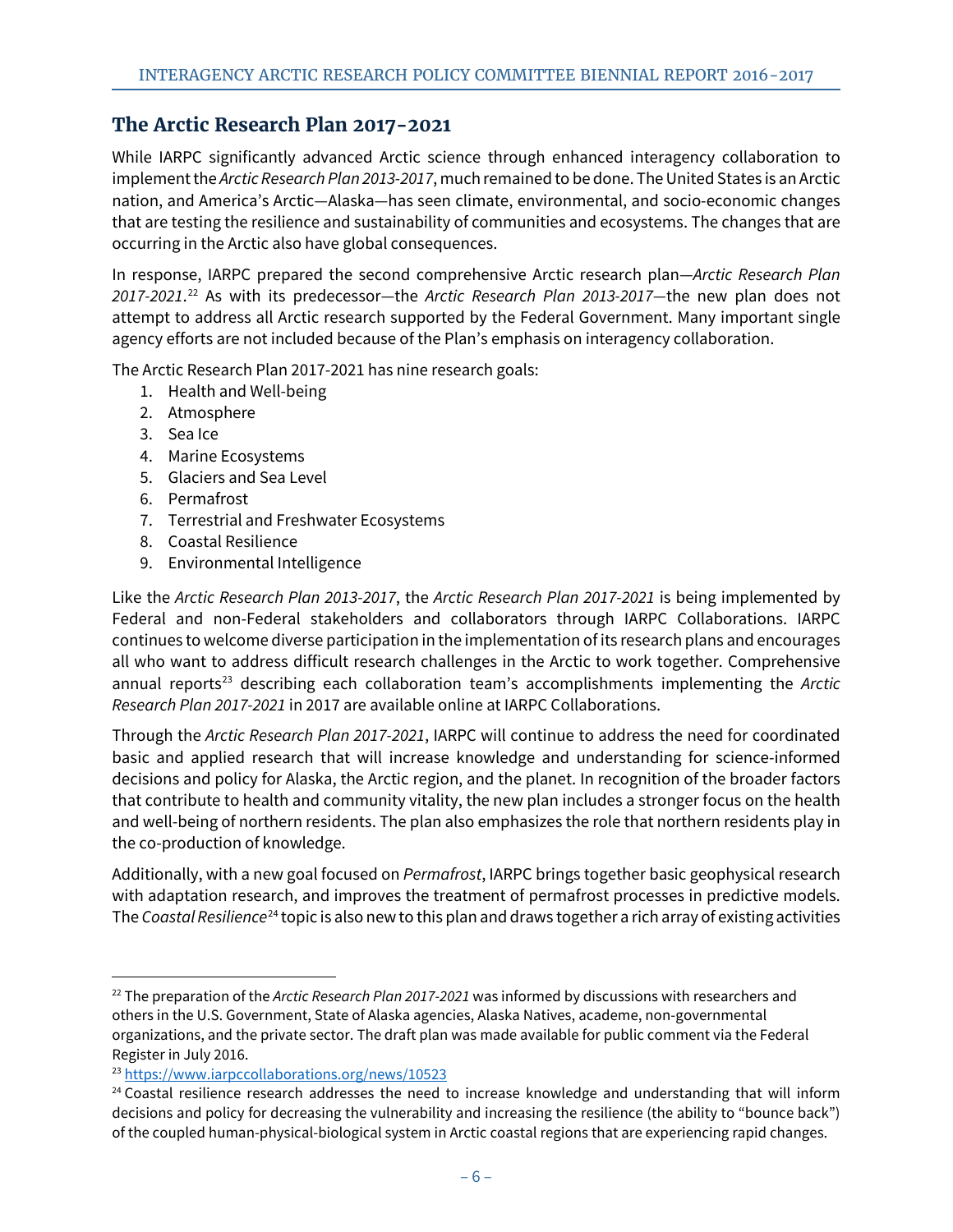in a more coordinated effort. Finally, the concept of *Environmental Intelligence*<sup>[25](#page-9-0)</sup> is also a new addition, but draws on some familiar topics: observations, models, and data management. The Environmental Intelligence framework will identify areas where an interagency focus on these topics can strengthen the role of research in decision support.

# **Response to Recommendations of the U.S. Arctic Research Commission**

The ARPA establishes the relationship between IARPC and the USARC, and calls for IARPC to develop its 5-year plans "in consultation with the Commission, the Governor of the State of Alaska, the residents of the Arctic, the private sector and public interest groups." In accordance with ARPA, the 2015-2016 USARC Goals and Objectives Report<sup>[26](#page-9-1)</sup> provided key input in developing the *Arctic Research Plan 2017-2021*. How the 2015-2016 USARC Goals and Objectives Report informed the *Arctic Research Plan 2017- 2021* is described here.

While the structure and purpose of the USARC Goals and Objectives Report and the *Arctic Research Plan 2017-2021* are distinct, connections to the Report are found at all levels in the Plan. It is important to note that, while the Report looks broadly at how Federally-sponsored research could address emerging and persistent needs, the IARPC Plan focuses on topics requiring interagency collaboration. Specifically, this means that some Arctic research topics addressed by individual Federal agencies are not included in the Plan. The six goals in the USARC Report are:

- 1. Arctic Environmental Change
- 2. Arctic Human Health
- 3. Arctic Natural Resources
- 4. The Arctic "Built Environment"
- 5. Arctic Cultures and Community Resilience
- 6. International Scientific Cooperation

The structure of the IARPC Plan is tiered, and begins with Policy Drivers and Implementation Strategies. The Policy Drivers of *Well-being*, *Stewardship*, *Security*, and *Arctic-Global Systems* are high-level and capture the scope of all six of USARC's goals. The Plan's Implementation Strategies address how IARPC will coordinate research, and again, the USARC goals are reflected in these principles. The principles include integration of basic and applied research, and that Arctic research should be conducted in collaboration with indigenous and international partners.

The nine Goals of *Arctic Research Plan 2017-2021* each reflect a topic that the USARC Report considers important. In some cases, the Report identifies a research objective that is not reflected in the IARPC Plan. There are two fundamental explanations for this discrepancy. The first is when other Federal interagency work is already addressing an issue identified by USARC, IARPC sought a non-duplicative and exclusive Plan. For example, the Report highlights the important issue of ocean acidification in the Arctic, which is covered by the NSTC interagency Subcommittee on Ocean Science and Technology. The Report also stresses the importance of research into oil pollution prevention and response in Arctic waters, which is addressed by the Interagency Coordinating Committee on Oil Pollution Research. The second occurs when there are limited Federal activities addressing a topic recommended by the Commission or it is the remit of a single agency. For example, the Report identifies topics, like socio-

<span id="page-9-0"></span> $25$  Environmental Intelligence is a system through which timely, reliable and suitable information obtained, for example, by people, autonomous sensors and platforms, ships, airplanes and satellites, about a particular region or process is collected and integrated for the benefit of decision makers.

<span id="page-9-1"></span><sup>&</sup>lt;sup>26</sup> [https://www.arctic.gov/reports\\_goals.html](https://www.arctic.gov/reports_goals.html)